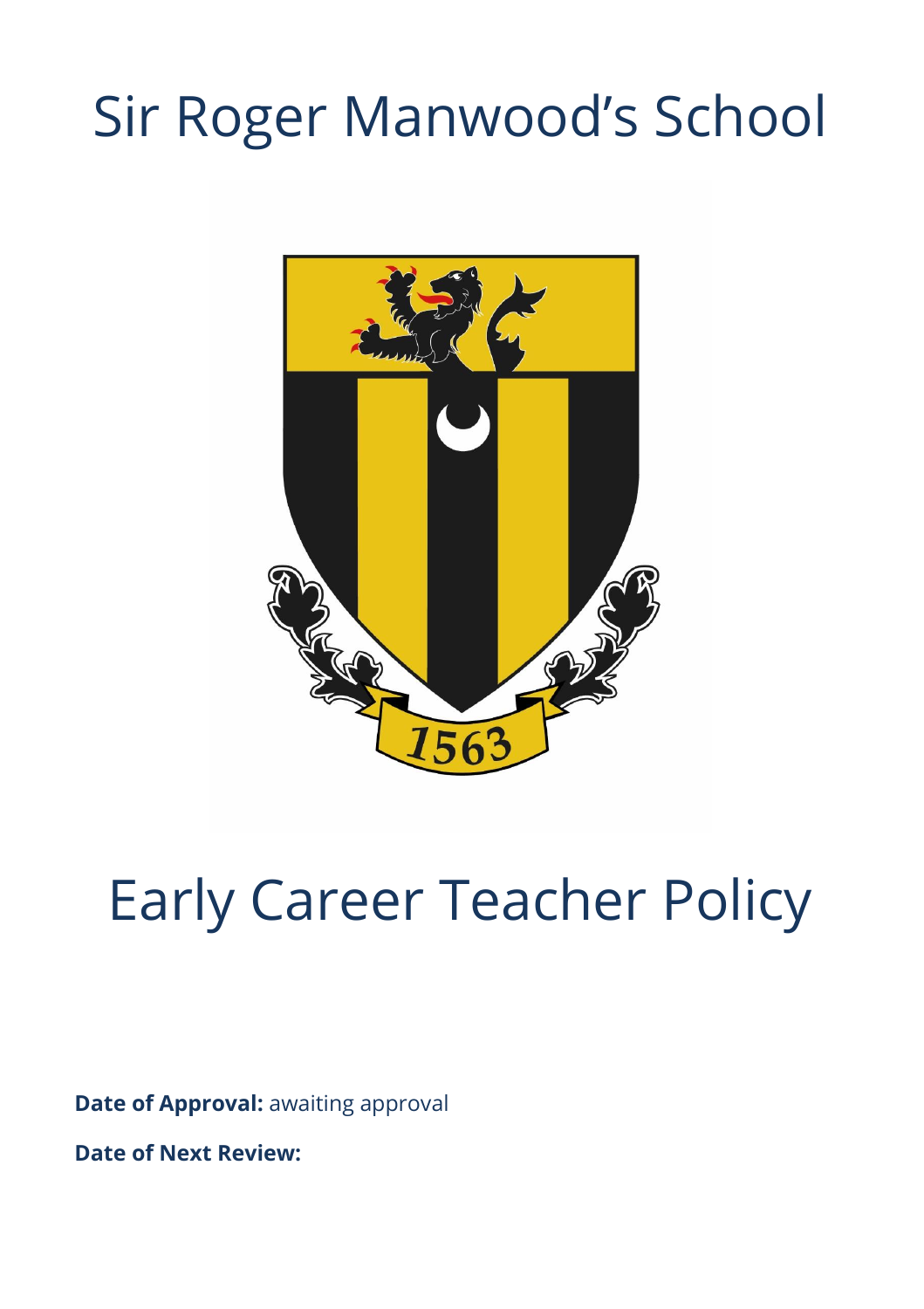# **1. Aims**

The school aims to:

- Run an ECT induction programme that meets all of the statutory requirements underpinned by the early career framework (ECF) from 1 September 2021
- Provide ECTs with a supportive environment that develops them and equips them with the tools to be effective and successful teachers
- Make sure all staff understand their role in the ECT induction programme

# **2. Newly qualified teacher (NQT) induction transitional arrangements**

This policy applies to ECTs who start their induction **on or after 1 September 2021**. NQTs who have started but not completed their induction **before 1 September 2021** will continue to follow our NQT

Induction. NQTs have until 1 September 2023 to complete their induction within 3 terms (a single academic year) as outlined in previous NQT induction guidance. Where possible and if deemed necessary, at the discretion of the Headteacher and appropriate body, we will also provide them with:

- An ECF-based induction for the remainder of the NQT's 1-year induction
- An induction mentor for the remainder of the NQT's 1-year induction

If they don't complete their induction by 1 September 2023, they will be required at this point to switch to the full ECT induction for the remainder of their induction period. Time already spent in induction will count towards the 2-year ECT induction period.

# **3. Legislation and statutory guidance**

This policy is based on:

- The Department for Education's (DfE's) statutory guidance [Induction](https://www.gov.uk/government/publications/induction-for-early-career-teachers-england) for early career teachers [\(England\)](https://www.gov.uk/government/publications/induction-for-early-career-teachers-england) from 1 September 2021
- The **Early career [framework](https://www.gov.uk/government/collections/early-career-framework-reforms) reforms**
- The Education (Induction [Arrangements](http://www.legislation.gov.uk/uksi/2012/1115/contents/made) for School Teachers) (England) Regulations 2012

The 'relevant standards' referred to below are the Teachers ' Standards [current at the time.](https://www.gov.uk/government/publications/teachers-standards) This policy complies with our Funding Agreement and Articles of Association.

# **4. The ECT induction programme**

Our induction programme is delivered by the 'approved body', Ambition Institute. It is underpinned by the ECF, enabling ECTs to understand and apply the knowledge and skills set out in the ECF. Our appropriate body is currently 'The Education People' at KCC.

Prior to the ECT serving their induction, the Headteacher and appropriate body must agree that the post is suitable. For a full-time ECT, the induction period will typically last for 2 academic years. Parttime ECTs will serve a full-time equivalent. Up to one term of continuous employment may count towards completion of the induction period.

# **4.1 Posts for induction**

Each ECT will:

- Be provided with the necessary employment tasks, experience and support to enable them to demonstrate satisfactory performance against the relevant standards throughout, and by the end of, the induction period
- Have an appointed Induction Tutor, who will have qualified teacher status (QTS)
- Have an appointed Induction Mentor, who will have QTS status
- Have a reduced timetable to allow them to undertake activities in their induction programme; in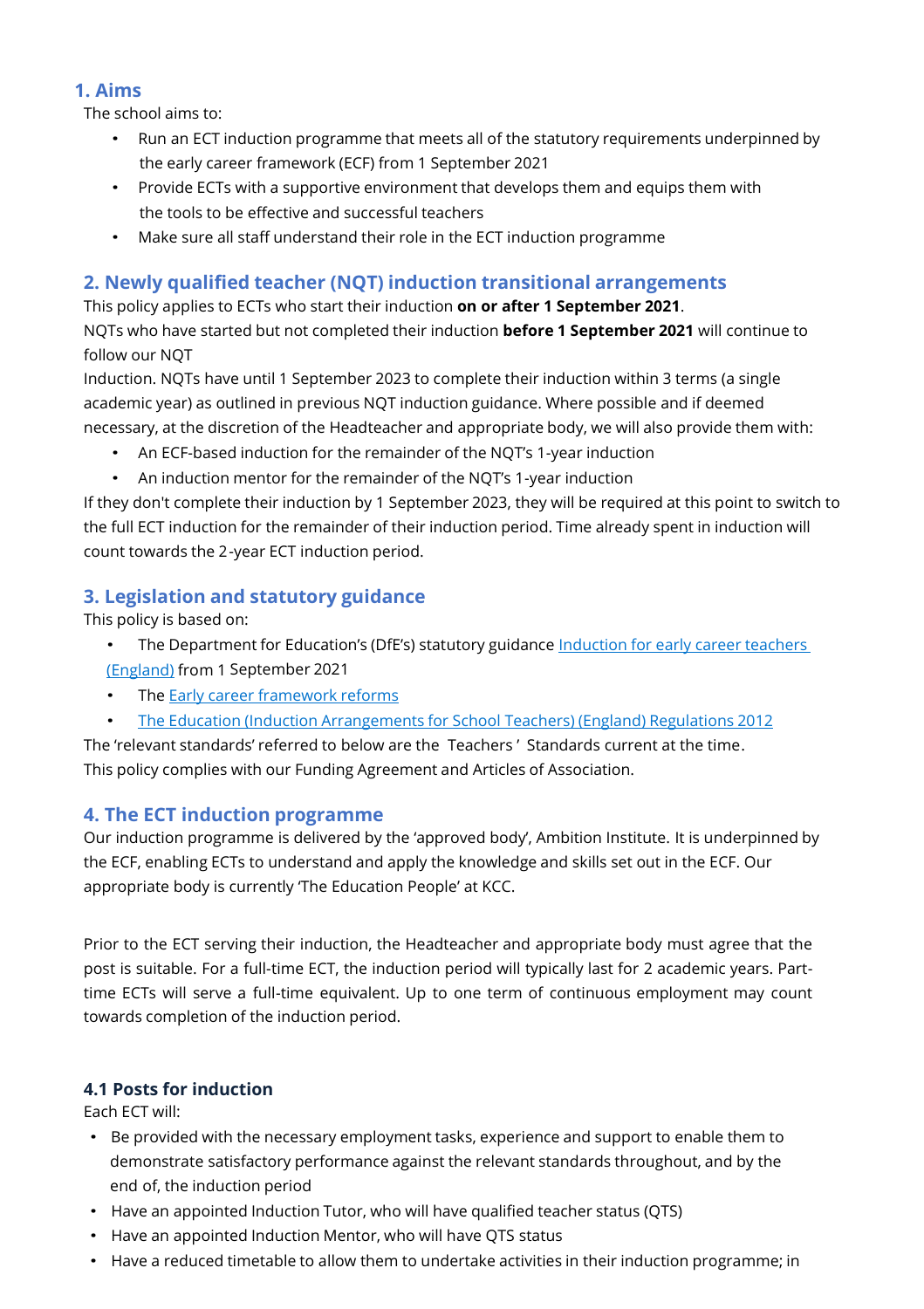their first year, this will be no more than 90% of the timetable of our existing teachers on the main pay range, and in their second year, this will be no more than 95% of the timetable of our existing teachers on the main pay range

- Regularly teach the same class or classes
- Take part in similar planning, teaching and assessment processes to other teachers working in similar posts
- Not be given additional non-teaching responsibilities without appropriate preparation and support
- Not have unreasonable demands made upon them
- Not normally teach outside the age range and/or subjects they have been employed to teach
- Not be presented with unreasonably demanding pupil discipline problems on a day-to-day basis

#### **4.2 Support for ECTs**

The School will support ECTs with:

• A designated Induction Tutor, who will provide day-to-day monitoring and support, and coordinate their assessments

• A designated Induction Mentor, who will provide regular structured mentoring sessions and targeted feedback

- Observations of their teaching at regular intervals, and follow-up discussions with prompt and constructive feedback
- Regular professional reviews of their progress, to take place termly (except in terms where formal assessment is held), at which their Induction Tutor will review objectives and revise them in relation to the relevant standards and their current needs and strengths
- Chances to observe experienced teachers, either within the school or at another school with effective practice

#### **4.3 Assessments of ECT performance**

Formal assessment meetings will take place in the final term of the ECT's first year and the final term of their second year, and will be carried out by the ECT's Induction Tutor.

These meetings will be informed by clear and transparent evidence gathered from progress reviews during the preceding assessment period, and drawn from the ECT's work as a teacher and from their induction programme. Copies of the evidence relied on will be provided to the ECT and the appropriate body.

After each formal assessment meeting, a formal assessment report will be completed that clearly shows how the ECT is performing against the relevant standards. The Headteacher or designated member of SLT with responsibility for ECTs will also recommend to the appropriate body in the final assessment report at the end of the programme as to whether the ECT's performance is satisfactory against the relevant standards.

The ECT will add their own comments, and the formal assessment report will be signed by the headteacher/deputy headteacher, Induction Tutor and the ECT.

A copy of the formal assessment report will then be sent to the appropriate body. The final assessment report will be sent within 10 working days of the meeting, for the appropriate body to make the final decision on whether the ECT has passed their induction period.

In the event that the ECT leaves this post after completing one term or more but before the next formal assessment would take place, the Induction Tutor or Headteacher/designated member of SLT with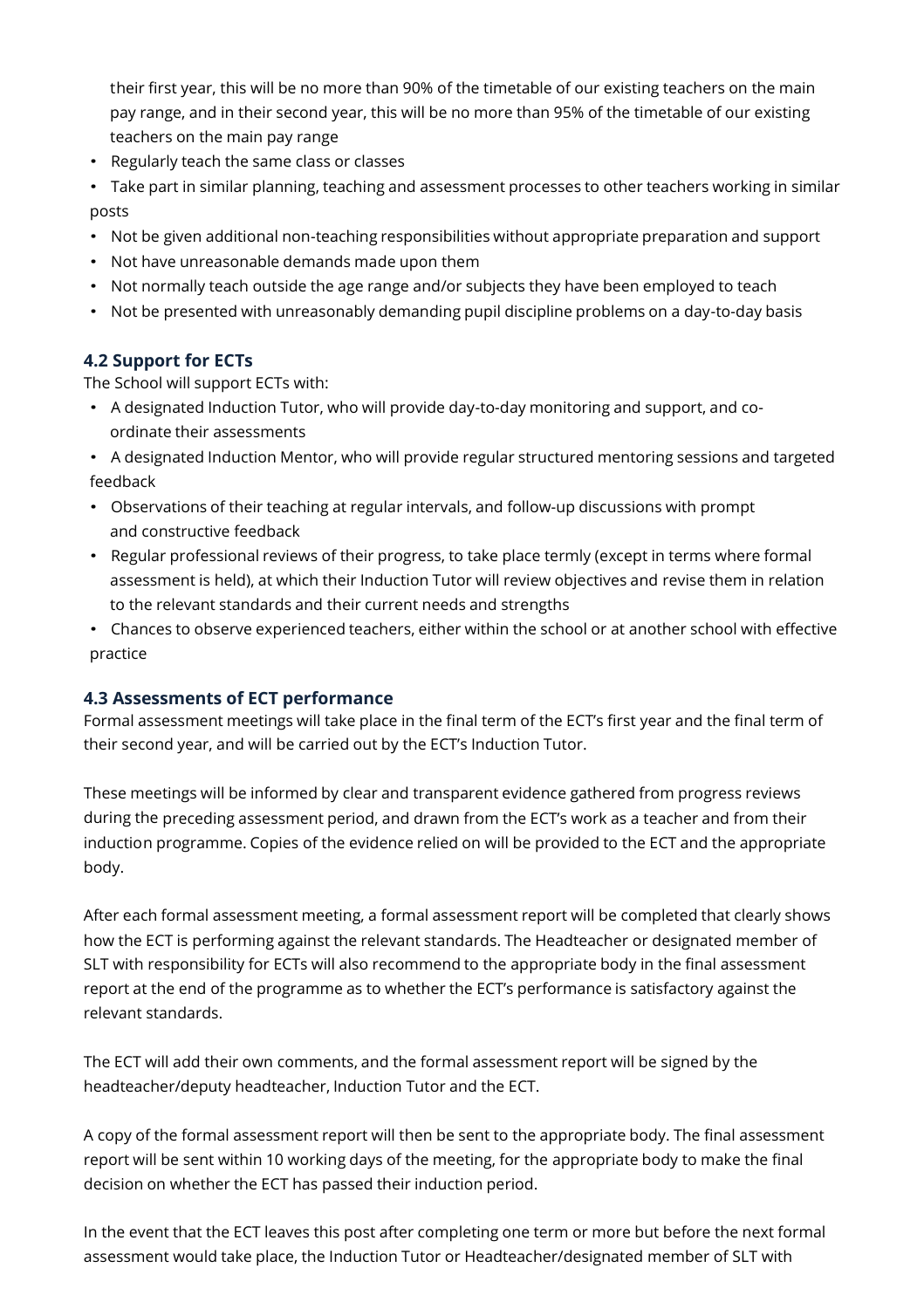responsibility for ECTs should complete an interim assessment to ensure that the ECT's progress and performance since the last assessment is captured.

Provided an ECT receives a report grade of A, B or C at the end of year 1 of their induction, this will be considered a successful appraisal and therefore the ECT will receive pay progression from M1 to M2. Similarly, if at the end of year 2 a report grade of A, B or C is achieved, pay progression will be provided to the next point on the scale. After induction, the ECT will participate in the school's usual appraisal process.

#### **4.4 At-risk procedures**

If it becomes clear during a termly progress review or at the first formal assessment point that the ECT is not making sufficient progress, additional monitoring and support measures will be put in place immediately, meaning:

- Areas in which improvement is needed are identified
- Appropriate objectives are set to guide the ECT towards satisfactory performance against the relevant standards
- An effective support programme is put in place to help the ECT improve their performance

The progress review record or formal assessment report will be shared with the appropriate body, alongside the support plan, for it to review.

If there are concerns about the ECT's progress during their subsequent progress reviews or formal assessment, as long as it is not the final formal assessment, the Induction Tutor or Headteacher (or designated member of SLT for responsibility for ECTs) will discuss this with the ECT, updating objectives as necessary and revising the support plan for the next assessment period.

# **5. Roles and responsibilities**

# **5.1 Role of the ECT**

The ECT will:

- Provide evidence that they have QTS and are eligible to start induction
- Meet with their induction tutor at the start of the programme to discuss and agree priorities, and keep these under review
- Agree with their induction tutor how best to use their reduced timetable allowance and guarantee engagement with their ECF-based induction
- Keep an up-to-date record of their reflections based on their engagement with the ECF
- Provide evidence of their progress against the relevant standards
- Participate fully in the monitoring and development programme
- Participate in scheduled classroom observations, progress reviews and formal assessment meetings
- Agree with their induction tutor the start and end dates of the induction period, and the dates of any absences from work during the period
- Keep copies of all assessment reports

# **When the ECT has any concerns**, they will:

- Raise these with their induction tutor as soon as they can
- Consult with their contact at the appropriate body at an early stage if there are difficulties in resolving issues with their induction tutor or within the school

# **5.2 Role of the Headteacher**

The Headteacher, or the person on SLT the responsibility is delegated to, will:

• Check that the ECT has been awarded QTS and whether they need to serve an induction period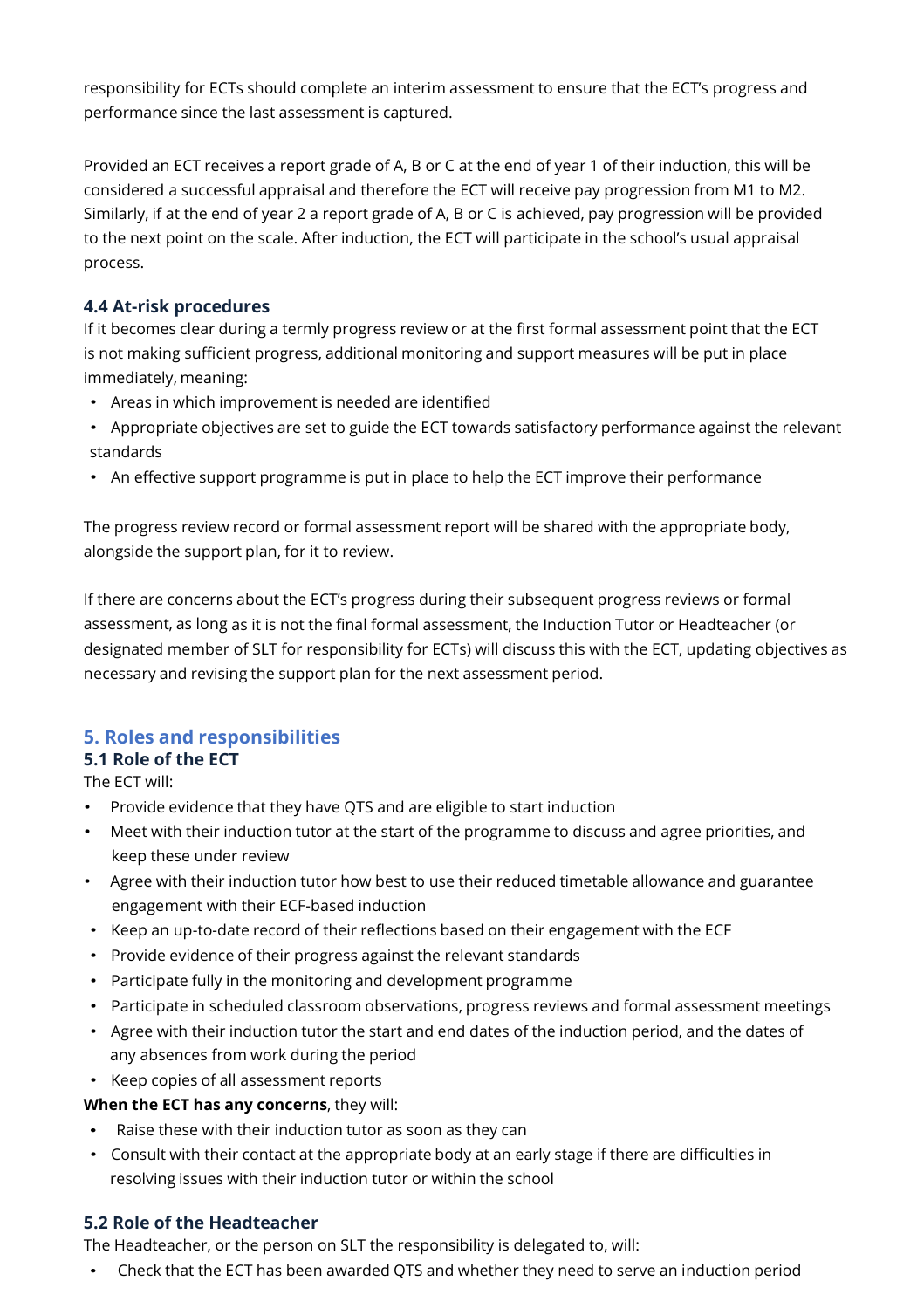- Agree, in advance of the ECT starting, who will act as the appropriate body
- Notify the appropriate body when an ECT is taking up a post and undertaking induction
- Make sure the ECT's post is suitable according to statutory guidance (see section 4.1 above)
- Make sure the induction tutor is appropriately trained and has sufficient time to carry out their role effectively
- Make sure the induction mentor is appropriately trained and has sufficient time to carry out their role effectively
- Make sure an appropriate ECF-based induction programme is in place
- Make sure the ECT's progress is reviewed regularly, including through observations and feedback of their teaching
- Make sure that formal assessments are carried out and reports completed and sent to the appropriate body
- Maintain and keep accurate records of employment that will count towards the induction period
- Make sure that all monitoring and record keeping is done in the least burdensome and most streamlined way
- Make the Governing Body aware of the support arrangements in place for the ECT
- Make a recommendation to the appropriate body on whether the ECT's performance against the relevant standards is satisfactory
- Participate in the appropriate body's quality assurance procedures of the induction programmes
- Keep all relevant documentation, evidence and forms on file for 6 years.

#### **5.3 Role of the Induction Tutor**

The Induction Tutor will:

- Provide guidance and effective support to the ECT (with the appropriate body where necessary)
- Carry out regular progress reviews throughout the induction period
- Undertake 2 formal assessment meetings during the induction period, coordinating input from other colleagues as appropriate
- Carry out progress reviews in terms where a formal assessment doesn't occur
- Inform the ECT following progress reviews of their progress against the relevant standards, and share records with the ECT, headteacher and relevant body
- Inform the ECT during the formal assessment meeting of the judgements to be recorded on their formal assessment record and invite the ECT to add their own comments
- Make sure that the ECT's teaching is observed and feedback is provided
- Make sure the ECT is aware of how they can raise concerns about their induction programme or their personal progress, both within and outside of the school
- Take prompt, appropriate action if the ECT appears to be having difficulties
- Make sure that all monitoring and record keeping is done in the least burdensome way, and that ECTs are not asked for any evidence that requires the creation of new work

#### **5.4 Role of the Induction Mentor**

The Induction Mentor will be to:

- Regularly meet with the ECT for structured mentor sessions to provide targeted feedback
- Work with the ECT, and colleagues within the school who are involved in the ECT's induction, to help make sure the ECT receives a high-quality ECF-based programme
- Provide, or arrange, effective support including subject-specific, phase-specific, coaching and/or mentoring
- Act promptly and appropriately if the ECT appears to be having difficulties